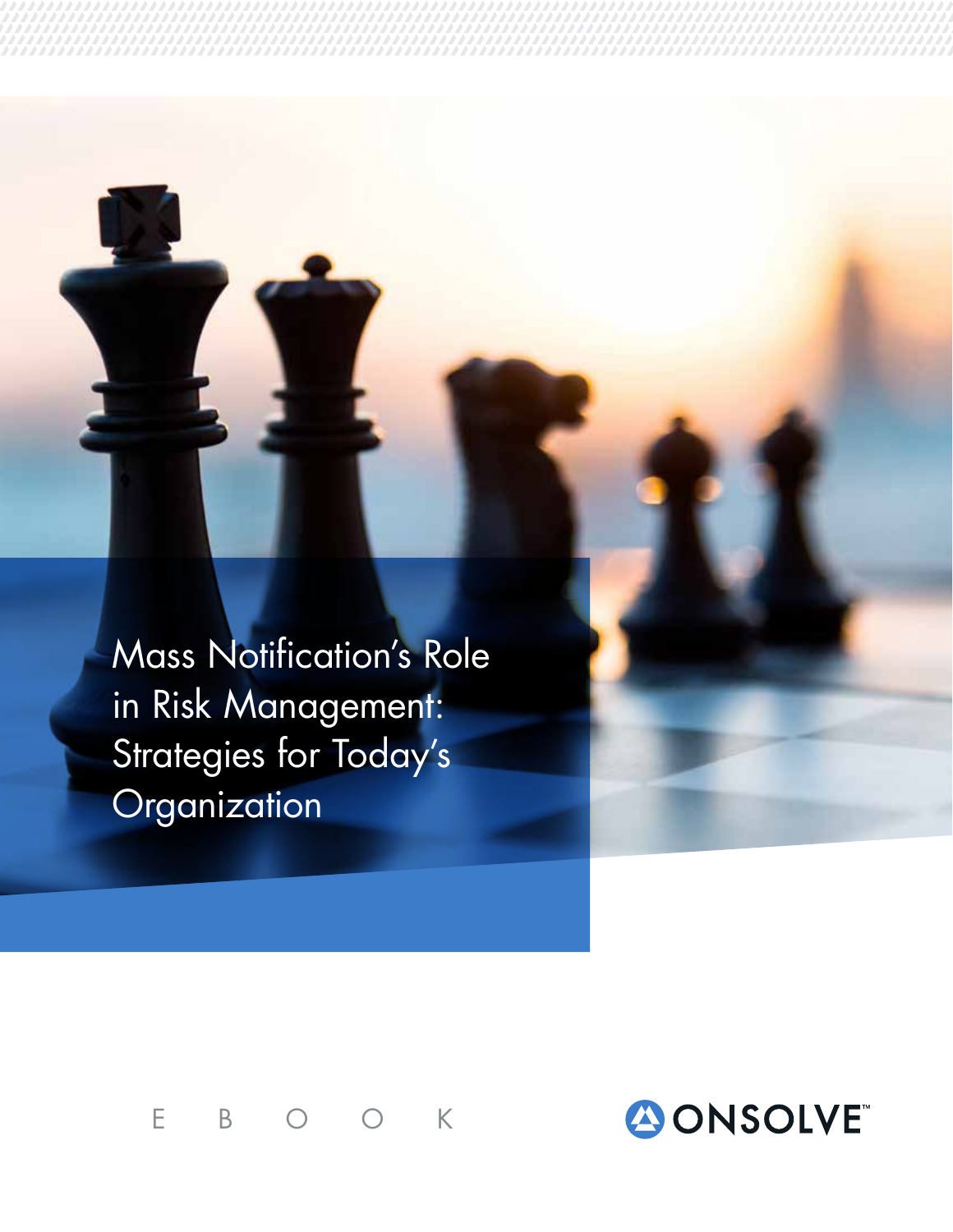Modern organizations face increasing risks and evolving threats. From severe weather events and natural disasters to cyberattacks, active shooters, and more, these ever-changing and growing risks demand that enterprises become even more vigilant and resilient in order to:

- Effectively manage risk and minimize the potential for negative impacts
- Keep employees safe and promote business continuity during times of crisis
- Position enterprises for continued growth and success.

Delving deeper into the current drivers and opportunities in risk management for large organizations, here is a look at the future of risk management and how emergency mass notification systems (EMNS) will play a vital role in it.

### Risk Management in 2019: Five Emerging Trends

Experts anticipate that these trends will shape the strategies, tools, and plans for organizational risk management in 2019 and beyond:

- 1. The growing recognition that some threats are unavoidable will augment risk vigilance: One of the major risk management lessons of 2018 is that it's impossible for organizations to eliminate all their risks completely. This is particularly true when it comes to volatile and, at times, unpredictable risks, like those arising from climate change, geopolitical factors, and/or acts of terrorism. Because of this reality, many organizations will likely become more watchful of and sensitive to potential threats. Consequently, 2019 is expected to trigger a more proactive, rather than a reactive, approach to risk management.
- 2. Data management issues and compliance concerns will spur more cloud-based deployments: The rising risks of data breaches, the growing complexities of cyberattacks, and the emergence of new regulations (like the California Consumer Privacy Act and the General Data Protection Regulation) will spark a move towards more cloud-based solutions for managing, storing, and protecting data. While this will improve operational efficiency and enhance data accessibility, it will also be crucial to mitigating the risks of ransomware, cryptojacking, and data breaches while bolstering disaster recovery plans and tools.
- 3. Behavioral science will become increasingly integrated with risk management: Implementing the methods and analysis of psychology and cognitive science, more organizations will turn to and incorporate behavioral science in their risk management strategies and plans. The expectation is that behavioral science will become a more central tool used to identify, address, and mitigate risk. Behavioral science is expected to play an important role in recognizing and reducing decision bias when it comes to making risk management choices.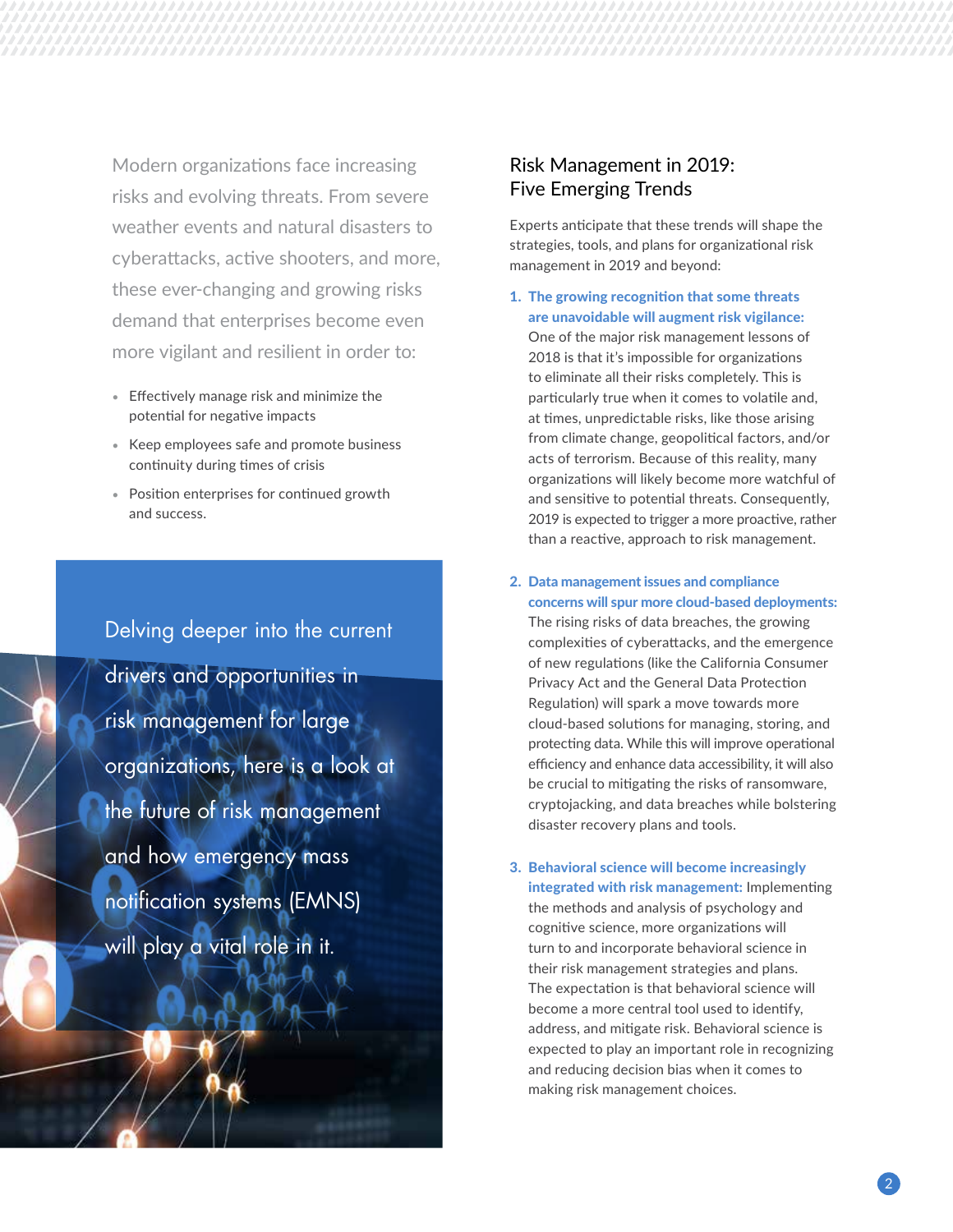An increasing number of organizations will likely rely on behavioral science to assess potentially high-risk individuals, as well as to determine the best ways to communicate with staff (and/or others) in times of crisis in order to reduce panic and generate an optimal response.

4. Technology will be the key to detecting and automatically responding to risks and crises: Technological innovations will be increasingly relied on to unmask threats and immediately respond to them, especially when threats give rise to emergencies. Critically, trends point to growing deployment of technology to evaluate and mitigate risks associated with large amounts of data, as well as sensitive and high-risk situations, where current protocols lack efficacy. At the forefront of this technology will be automation and artificial intelligence. Some experts also forecast the growing use of technology for gaining critical insights in the aftermath of crises so that organizations can continue to improve upon their risk management and emergency response plans.

5. Smart devices will play a more significant role in real-time risk management: The prevalence and power of smart devices will be more heavily relied on to monitor risks and send real-time alerts. This trend is expected to take the strongest hold in organizations that have multiple locations and/ or an off-site workforce, as well as enterprises entrusted with sensitive data and/or matters related to any aspect of public safety.

Recognizing and addressing the evolving risks that threaten organizations—and embracing the emerging trends surrounding those risks—will be pivotal to setting organizations up to:

- Protect their assets
- Achieve their goals
- Minimize the potential impact of crises when they do occur.

### Four Ways Emergency Mass Notifications Systems Can Improve Risk Management

Given the above predictions, it's clear that dynamic, innovative technologies will play a vital role in organizations' ability to manage and mitigate risks in 2019 and beyond. Among these key technologies are emergency mass notification systems, which can revolutionize and advance organizations' risk management plans, strategies, and tools.

Explaining more about the integral role of EMNS, here are four ways emergency mass notification systems can improve modern organization's risk management activities:

1. Emergency mass notification systems clarify risks and amplify risk awareness: When the possibility of a triggering event is looming, EMNS can clearly explain the risks to all affected parties and/or authorities, regardless of their location. Additionally, EMNS can provide essential details about when and where a risk could potentially spark an emergency. Consequently, emergency notification systems can be crucial to taking a proactive approach to risk management.